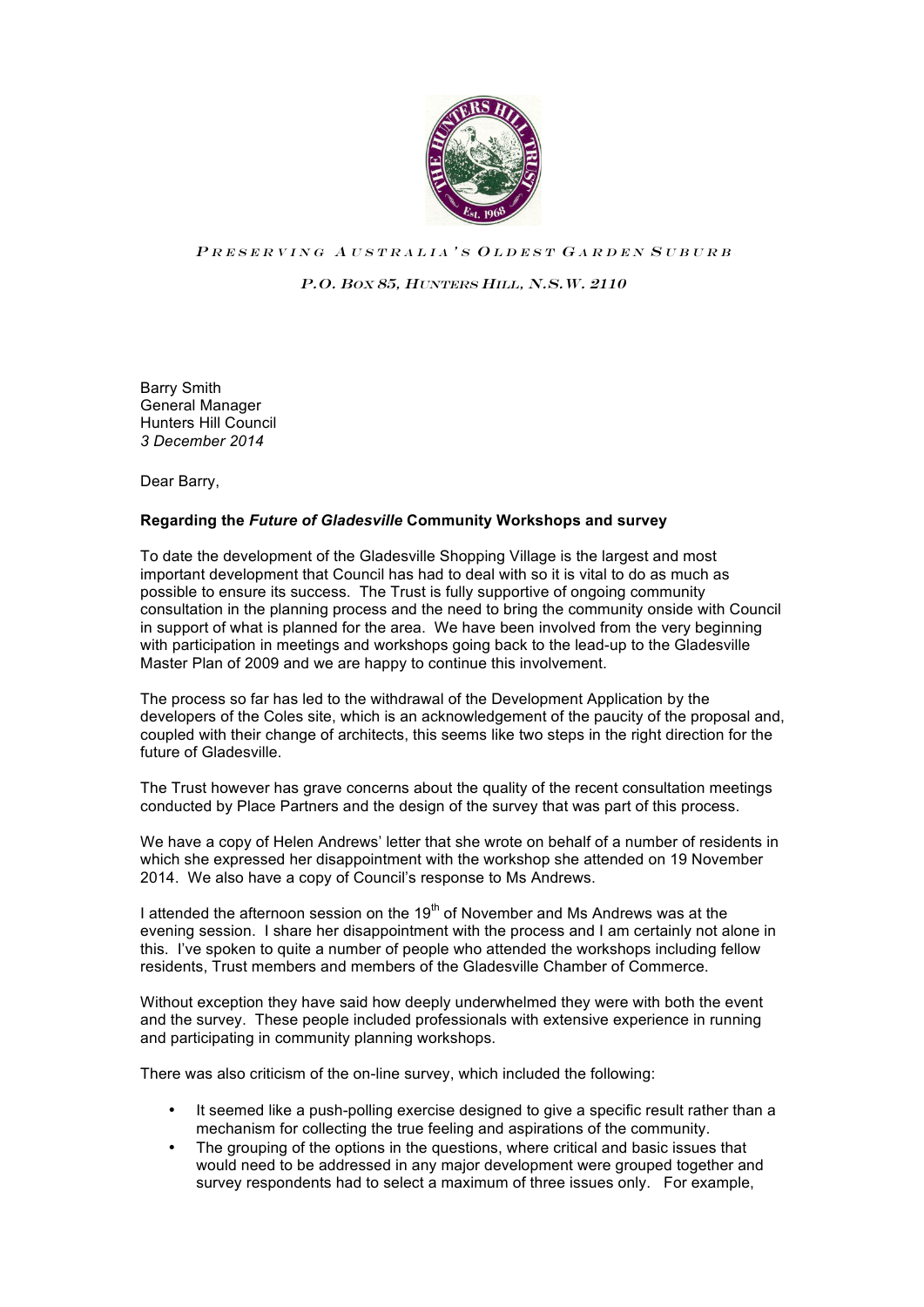when asked what are the critical issues facing the Gladesville Village Centre, survey respondents were asked to select 3 issues from the following list

- o Lack of diverse housing
- o Lack of green open public space
- o Lack of community meeting rooms
- o Too much traffic
- o Location of community library
- o Lack of car parking
- o Lack of connectivity between transportation modes
- o Lack of connectivity between shops facing Victoria Rd and the Coles Shopping Centre site
- o Poor aesthetics, mismatched design, colours and materials
- o Poor pedestrian network lack of signage, uneven surfaces
- o Lack of conservation of heritage buildings and sites

Every single one of these issues is either IMPORTANT or ESSENTIAL and all of them will need to be addressed in any proposal. To single out only three issues from this list implies that the others are less important, which is clearly not the case. People also questioned why *heritage conservation* was placed at the very bottom of the list of choices, which leads to the specific issue of 10 Cowell St.

Council's handling of the heritage status of the cottage at 10 Cowell St has often been hard to understand and past explanations for its non-listing have been confusing, so The Trust welcomes the recent decision to recommend it for Schedule 5 heritage listing in the LEP.

However, despite the prospect of heritage listing, the future of the cottage at No 10 Cowell St remains in the balance. By placing *heritage concerns* at the bottom of the survey list looks like a deliberate strategy to downgrade the importance of 10 Cowell St in the survey results.

As any politician will tell you, being placed at the bottom of a ballot paper is a distinct disadvantage. And when people are instructed to choose only 3 issues from this list, they will choose the essential items like reducing traffic, increasing car parking and fixing up pedestrian networks and uneven surfaces before they choose heritage.

Criticism of the workshops included the following:

- The stewardship of the Place Partners' facilitator, which came across as overbearing and dictatorial.
- People said they felt unable to properly express their individual concerns and that they were being corralled in a particular direction, which had been predetermined by Place Partners.
- They said they felt like they were being treated like kindergarten kids.
- There was consensus that the options presented for "like" (as on a Facebook page) were mostly irrelevant to the situation at Gladesville and thus had little meaning.
- That one whole side of Gladesville was left out of the discussion just didn't make sense, which was highlighted when participants were asked to nominate a preferred paving material from a number of examples shown on the screen. The reality is that Ryde has already completed the new paving on most of their side, so it would be very silly for Hunters Hill not to follow suit.
- The input of those attending the workshop was confined to superficialities. This was because no changes to the DCP were on the table, because the proposed change to the Flagstaff St setback and the status of 10 Cowell St are still to be finalised and because a number of development applications on both sides of Victoria Rd have already been lodged and are currently being assessed under the existing DCP.
- All this led to a consensus among the people I spoke to that the process was not one of genuine community consultation but one that seemed more like window dressing.

So it is not hard to agree with Helen Andrews' contention that the process was "a waste of everyone's time" and that "it is a mystery how the results can be used in any meaningful way".